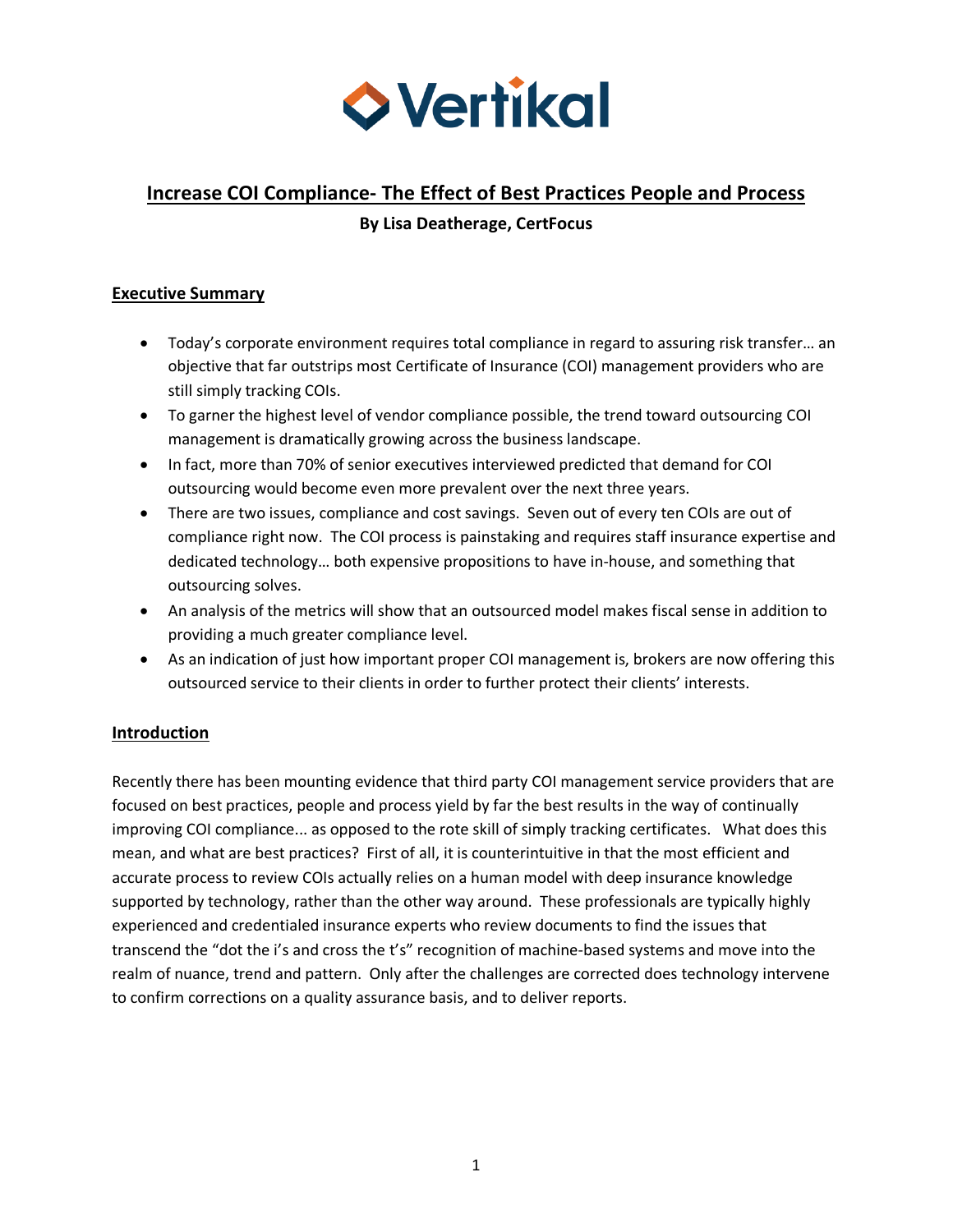

Employing these experts would be (and is) a significant burden on costs and infrastructure for most any company… even those in the Fortune environment that have significant risk. However, based on economies of scale these insurance professionals who are so crucial to the process can be employed by third party (outsourced) COI management firms (partners), and shared by the companies that truly need them thus spreading the cost. With this in mind, and considering the bounty in compliance improvement, there seems to be a significant upside to consider partnering with outsourced systems that leverage insurance professionals on this level.

When it comes to COI management--especially within the Fortune 500 community in which there is a tremendous tonnage of COIs to track and manage--organizations face a choice. Does it add value to outsource or not? In the case of COIs, it's not only a cost savings issue--although a complete understanding of all the costs, and resources involved to properly manage the process internally can be an eye opening experience—but it is an efficacy issue, as well. Nationally seven out of every ten COIs have been shown to be non-compliant (in some cases this number is higher), opening up companies to all kinds of exposure to risk. If the typical Fortune 500 company receives between 5,000 and 10,000 COIs over the course of a year, between 3,500 and 7,000 (or more) of those COIs will need to be followed up with, tracked down and resubmitted for review again.

So if outsourcing not only provides a significant cost savings, but also an increase in COI compliance and accuracy, there would be a pretty strong business case for its implementation. Obviously corporate management is thinking the same way because the demand for COI management outsourcing is growing. In fact, more than 70% of the senior executives interviewed predicted that demand for outsourcing would become even more prevalent over the next three years, according to a 2011 study conducted by Accenture and the Economist Intelligence Unit.

The expertise required for COI compliance is extensive, and not something that is readily found inhouse. Here are some questions you need to ask yourself in evaluating the quality of your personnel, and infrastructure with regard to COI management:

- 1. Do your people really understand insurance?
- 2. Do your resources know what they should be looking for on the certificate?
- 3. Do they know how to figure out if the certificate meets your requirements?
- 4. Do you know also require endorsements and other supporting documents from your insured's?
- 5. What reporting tools exist?
- 6. How do you audit in the case of a claim?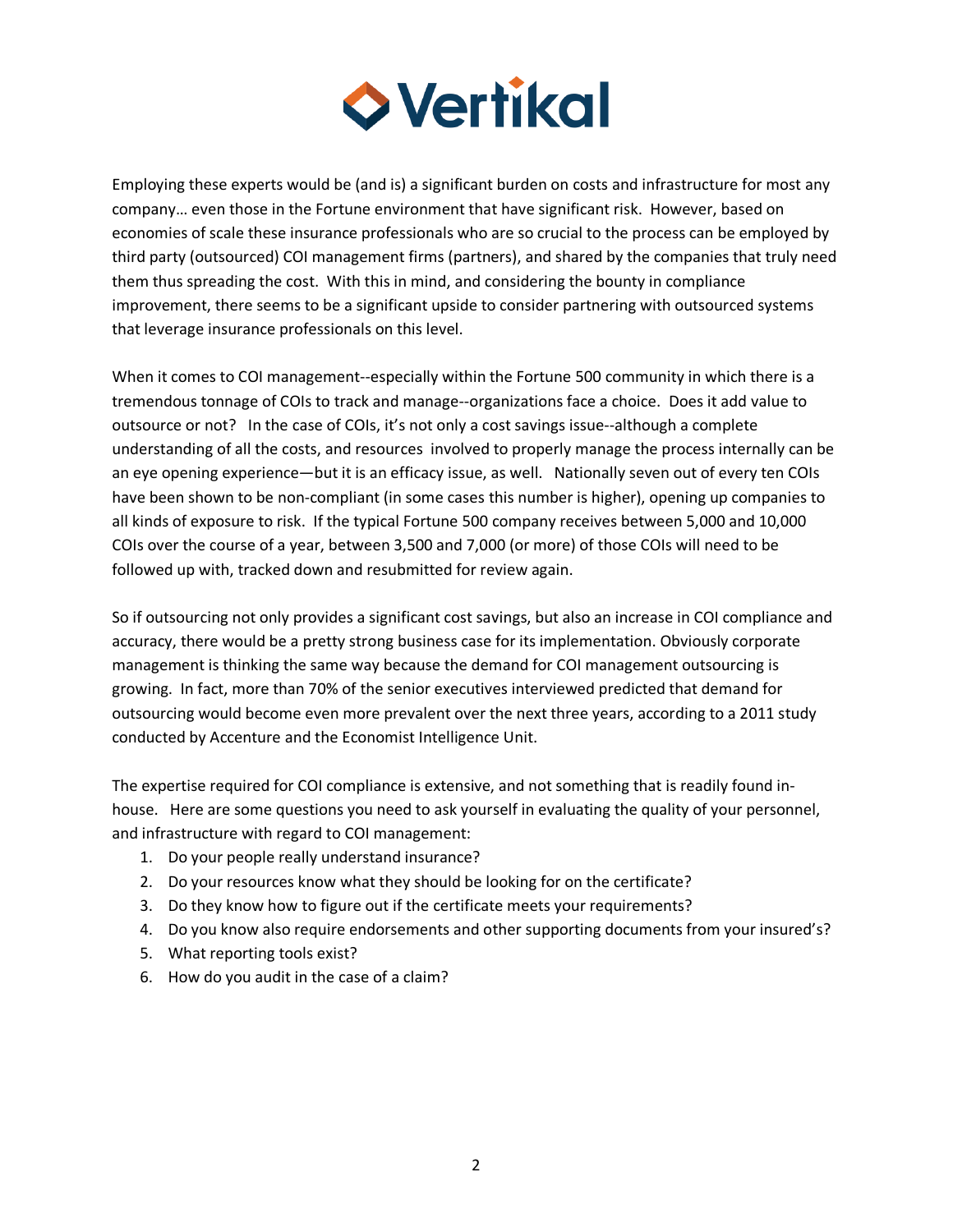

Not only does COI Management require administrative personnel to handle the daily clerical to-do's and follow up activities that COI management demands, but it also takes the Risk Manager's focus away from the strategic initiatives and other critical risk management functions that demand and deserve his or her full attention. Just like many American workers in upper or middle management, the Risk Manager's plate is more than full--it is overflowing. Outsourcing this function in a more automated process cleans up a task that should not hit the RM's desk in the first place.

Recently, technological innovations such as partially automated systems have taken hold in outsourced COI management. This value has been enhanced with the utilization of state-of-the-art cloud based systems that operate transparently, away from a client company's infrastructure. Not only does this provide tremendous savings in IT infrastructure and training, but it allows specialists in COI management to impact the process, as though they were right down the hall. In fact, there are some best-of-breed outsourced COI management companies that maintain regular full-time professionals in order to have high level working relationships with their clients. They operate as an extension of a client's risk management department exhibiting the rapport and commitment that one would expect from an inhouse staff, delivering significant value… again, without the expense.

### **Things to consider**

1. What is the Status of Your Current Positioning in Relation to Managing Vendor Risk?

- Type of insurance program you have
- How much of it is under your control?
- Knowledge of staff
- Internal policies and procedures
- Support from the top
- Ramifications/penalties for vendor non-compliance
- The contract language you use
- What is the contract for?
- Effective contractual risk transfer
- Separate departments in various locations
- Disconnect between the importance of vendor versus the need for a compliant certificate
- Decentralized vendor and contract tracking
- Standardized insurance requirements
- 2. Elements to Consider in your Vendor Contracts
	- Clear, concise and standardized
	- Insurance provisions support indemnity provisions
	- Language on certificates- applicable law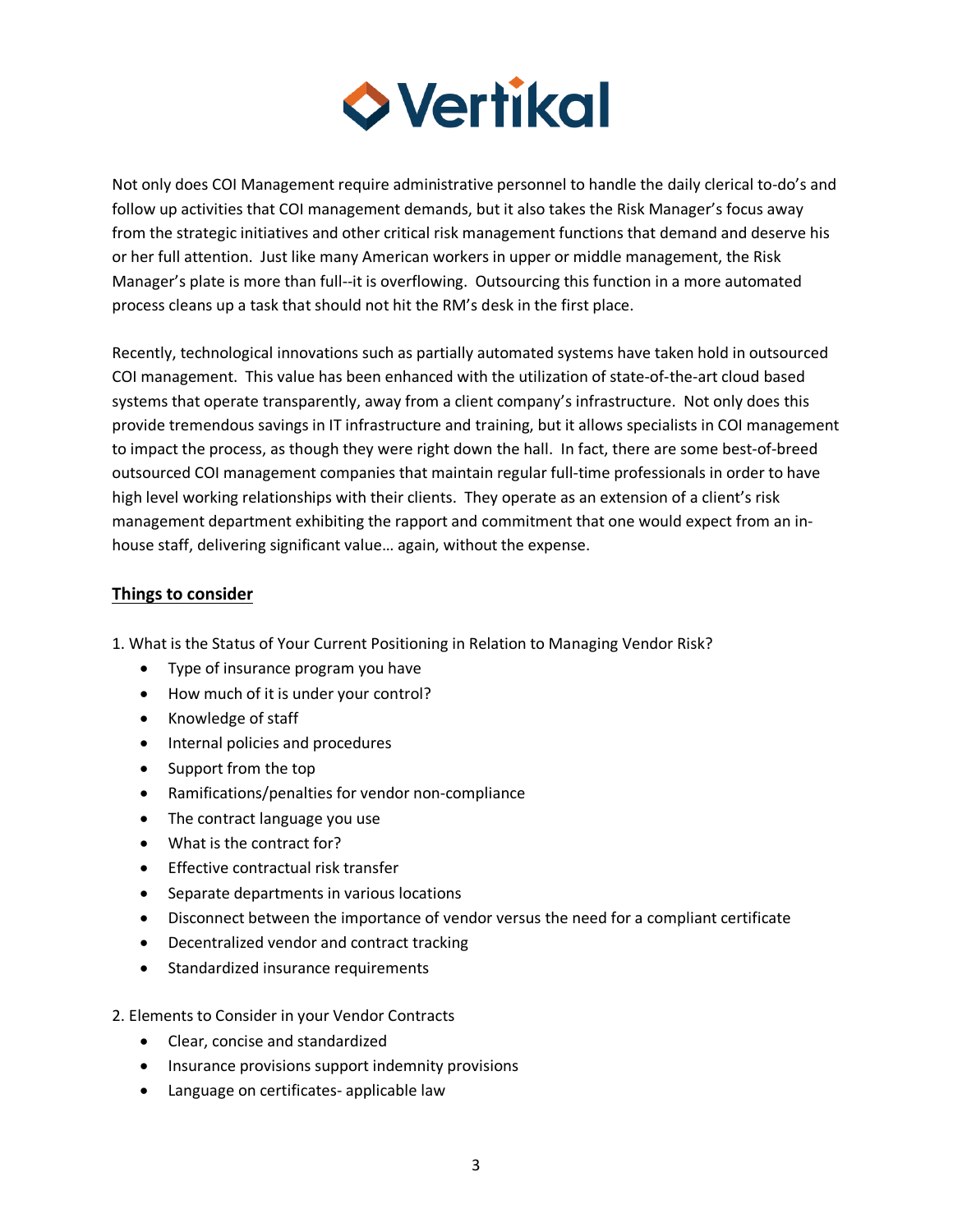

- The contract is your binding document!
- Don't ask for things you don't need and if you need them, be ready to explain why!
- Use your broker or agencies with similar exposures as a resource when determining new requirements
- Limit any waivers or changes
- Authority to agree to any changes or waivers should be extremely limited
- Always consult with your legal team

### 3. Key Vendor Issues

- Do not always understanding the requirements in the contract before signing
- Do not pay premiums on time letting coverage lapse
- Change insurance agencies often making it difficult to maintain compliance
- Do not communicate effectively with broker before signing agreement or after certificate is submitted

# 4. Certificate Holder Operational Objectives

- Central certificate tracking methodology
- Standardized workflow
- Centralize organization via single access point
- Centralize deports
- Easy access to information
- Accountability
- Provide clear contractual requirements
- Provide single collection point for certificates
- Provide a sample certificate that can be easily accessed by vendor and broker
- Provide a centralized communication process for both vendor and broker
- Outline specific consequences for non-compliance
- 5. Smaller Vendors = Larger Liability
	- Risk control programs are not as advanced
	- More willing to cut corners (let insurance lapse)
	- Often times do not fully understand insurance requirements and why they apply to them
	- The most efficient way to deal with these vendors is through direct contact with their broker
- 6. Characteristics of Larger Vendors
	- Often use standardized COIs which cannot easily be modified to reflect additional information if requested for clarity purposes
	- Self-insurance plays a larger role
	- Strong risk control programs